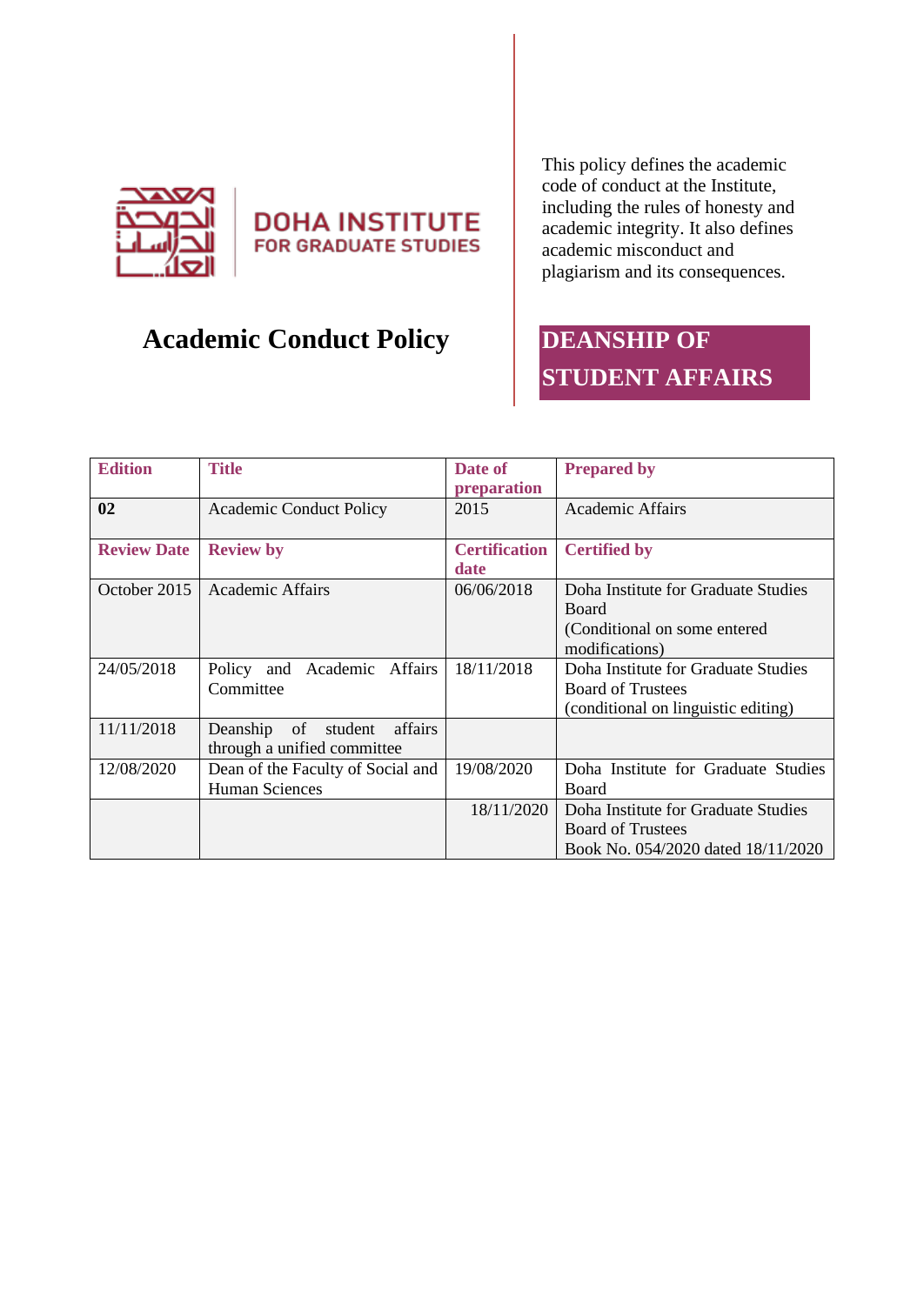### **content list**

Academic Conduct Policy - Academic policies (2)

- \* This policy has been adopted for the first time and published on 15/10/2015.
- \* This policy was referred to the Academic Affairs and Policy Committee for revision on 23/05/2018.
- \*This policy was presented after it was approved by the Institute's Board at its meeting on 06/06/2018 to the Board of Trustees. It was approved on 18/11/2018 conditional on linguistic editing which was done to it as per letter no. 070/2018 on 18/11/2018.
- \* This policy was then amended by the Dean of the Faculty of Social and Human Sciences, dated 12/08/2020. and approved by DI Board at its meeting on 19/08/2020. Then it was submitted to the Board of Trustees, it was approved as per letter No. 054/2020 on 18 November 2020.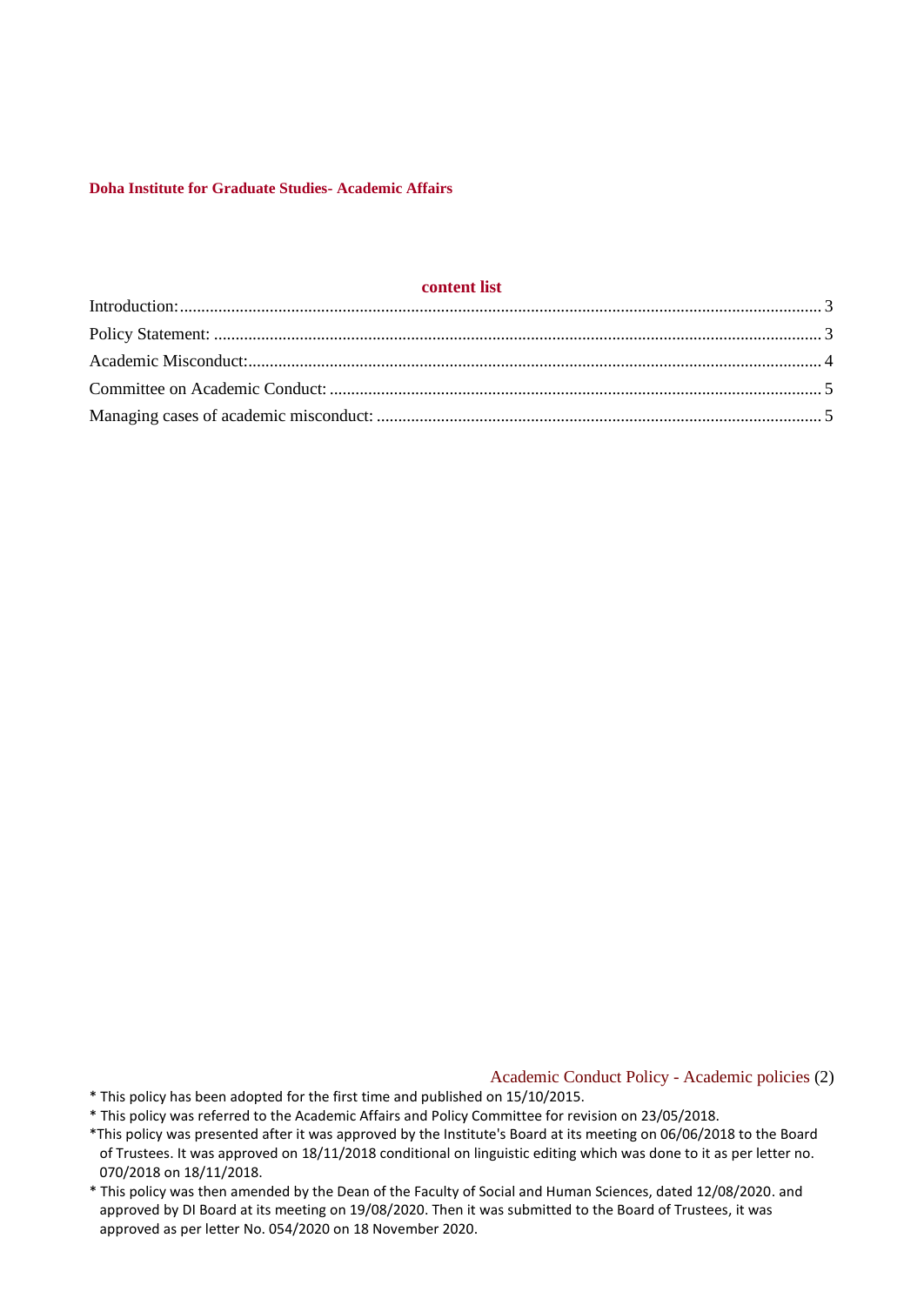# **Academic Policies**

## **Academic Conduct Policy**

## <span id="page-2-0"></span>**Introduction:**

The Doha Institute for Graduate Studies is committed to the values of integrity and academic honesty. All students and academic bodies must adhere to them in all types of academic work within and outside the classroom.

This policy defines the institute's academic code of conduct, including the rules of honesty and academic integrity. It also defines academic misconduct and plagiarism and its consequences.

# <span id="page-2-1"></span>**Policy Statement:**

## **Academic Code of Conduct at the Doha Institute:**

The Doha Institute for Graduate Studies expects all its students to adhere to the high ethical standards of academic conduct that include, but are not limited to:

- 1. Providing authentic work that the student has done with his/her own efforts in finding and using resources to reach his/her conclusions and express his/her ideas.
- 2. Recognizing the work and efforts of others, and referring to references in a proper manner.
- 3. Conducting impartial research by following the methodology adopted by the researcher strictly and transparently, and by stating the results reached fairly and accurately.
- 4. Reliance on his/her own efforts in completing examinations and other forms of assessment.
- 5. Adherence to human research ethics as stipulated in the Human Research Ethics Policy.

# **Responsibilities:**

- 1. It is the responsibility of students to learn about and adhere to the institute's policies. This is stipulated in the terms of the academic undertaking signed by the student when he/she joins the institute.
- 2. Faculty members are responsible for alerting students to adhere to the academic code of conduct during academic guidance classes and during lessons. It is also determined that each breach of the code of conduct should be reported.

Academic Conduct Policy - Academic policies (3)

- \* This policy has been adopted for the first time and published on 15/10/2015.
- \* This policy was referred to the Academic Affairs and Policy Committee for revision on 23/05/2018.
- \*This policy was presented after it was approved by the Institute's Board at its meeting on 06/06/2018 to the Board of Trustees. It was approved on 18/11/2018 conditional on linguistic editing which was done to it as per letter no. 070/2018 on 18/11/2018.
- \* This policy was then amended by the Dean of the Faculty of Social and Human Sciences, dated 12/08/2020. and approved by DI Board at its meeting on 19/08/2020. Then it was submitted to the Board of Trustees, it was approved as per letter No. 054/2020 on 18 November 2020.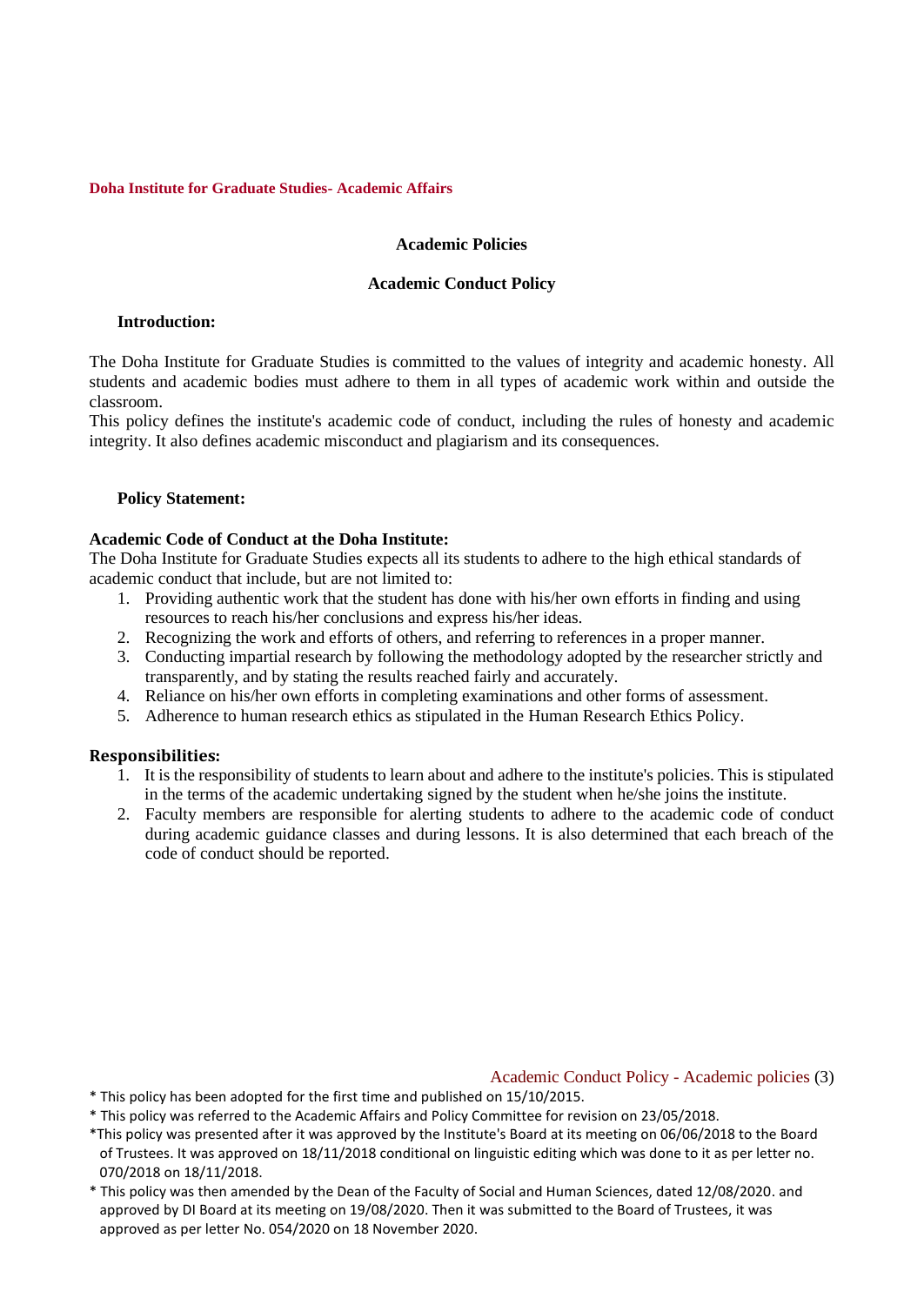- 3. The role of the Institute in order to establish these standards or to enshrine them by dealing strictly with all violations in this section.
- 4. Students and faculty should clearly know the criteria and consequences of academic conduct.
- 5. Students should be given guidance on ways to avoid academic misconduct.
- 6. Faculty members should be adequately trained, helping them detect and deal with various types of academic misconduct.
- 7. The student shall sign the "Academic Code of Conduct" contract at the time of enrolling, i.e. at the beginning of his/her academic program. This contract defines the academic code of conduct at the Institute as well as identifies and gives examples of academic misconduct.
- 8. The student shall sign a statement that the work he/she submits is his/her own work, and that he/she has appropriately referred to the references he/she has used, at the beginning of each assignment he undertakes and on the first page of his/her M.A thesis. The registration department shall prepare a standard form.

## <span id="page-3-0"></span>**Academic Misconduct:**

The Doha Institute takes academic misconduct and plagiarism seriously and deals strictly with those found to be involved.

## **Definitions:**

Academic misconduct is behavior or ethics that falls short of the standards required to ensure the honesty and academic integrity of the assessed work. It can be, but is not limited to, the following types:

- A- Plagiarism (literary theft): This includes claiming that the work of another person or his/her ideas, expressly or implicitly, literally or through summary and reformulation, is the work of the student, by not mentioning the source or reference in an appropriate manner. An example is:
	- i. Redrafting someone else's work while not mentioning the source.
	- ii. or without adhering to the rules of academic writing.
- B- Self-plagiarism: When a student submits the same work to different assessments without acknowledging it.
- C- Fabrication: Includes the fabrication and submission of false statements, including but not limited to:
	- i. Submitting research results that have not been done.
	- ii. Using the method specifically prevented by the professor of the subject in an examination or assessment.
- D- Cheating: possession of materials that are not allowed and used in the exam, and trying to give or obtain information about the exam. Examples of cheating include:
	- i. Violation of exam rules and regulations (e.g. showing or using a mobile phone during the exam).
	- ii. Failure to comply with the instructions of the observers or those recorded on the exam paper.

#### Academic Conduct Policy - Academic policies (4)

- \* This policy has been adopted for the first time and published on 15/10/2015.
- \* This policy was referred to the Academic Affairs and Policy Committee for revision on 23/05/2018.
- \*This policy was presented after it was approved by the Institute's Board at its meeting on 06/06/2018 to the Board of Trustees. It was approved on 18/11/2018 conditional on linguistic editing which was done to it as per letter no. 070/2018 on 18/11/2018.
- \* This policy was then amended by the Dean of the Faculty of Social and Human Sciences, dated 12/08/2020. and approved by DI Board at its meeting on 19/08/2020. Then it was submitted to the Board of Trustees, it was approved as per letter No. 054/2020 on 18 November 2020.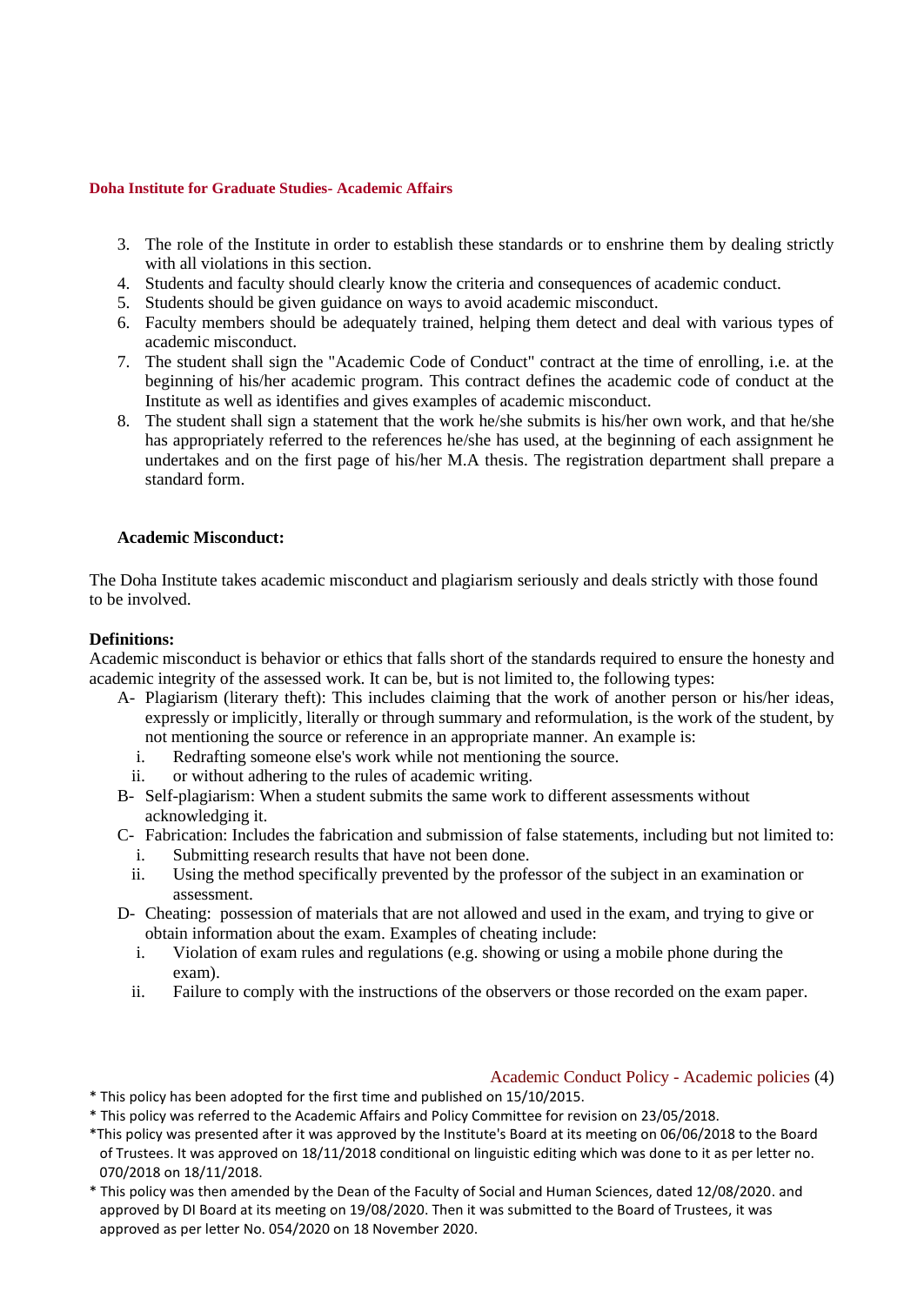- E- Forgery: This means data manipulation, including but not limited to:
	- i. Adding false or misleading phrases.
	- ii. Distorting the methods of experimenting or researching.
- iii. Misrepresenting the results.
- F- Complicity: Working with one or more students on a part of the work, and then presenting this work as the work of the student alone, without recognizing the contribution or cooperation of others. This includes but not limited to:
	- i. Submitting part of a work written by someone else.
	- ii. Student allowing other students to present any part of his work as their achievement.

# <span id="page-4-0"></span>**Committee on Academic Conduct:**

- 1. The Vice-President for Academic Affairs shall form an institute-wide committee, which is entrusted with hearing and making decisions on academic misconduct cases. The Committee meets as needed to consider the reported cases and within the time frame specified below.
- 2. The committee shall include a member of the Deanship of Student Affairs.
- 3. A member of the Committee is not entitled to participate in its decisions if he is the same professor who refers the issue of academic misconduct to the Committee.
- 4. The Committee shall appoint a rapporteur to write the minutes of its meetings.
- <span id="page-4-1"></span>5. The Committee submits its recommendations to the President of the Institute for final decision.

# **Managing cases of academic misconduct:**

- 1. If a professor, who assesses or marks a student's work, finds out any form of academic misconduct in a written article, he shall submit a preliminary report with appropriate evidence to the head of the program who validates the fact.
- 2. In the event that the subject professor suspects that the assignment is not the work of the student, the former shall inform the head of the program to initiate the verification procedure, which may include oral discussion, or any other appropriate tests, to ascertain the authenticity of the work and its attribution to the student.
- 3. The head of the program shall submit a report to the Dean of the College, who shall refer the file to the Academic Conduct and Integrity Committee for consideration of the matter.
- 4. Any type of academic misconduct investigation must be completed within two weeks of the date of reporting the incident in writing, and in all cases before the issuance of the course grades associated with the incident, whichever comes first. If the student is to graduate at the end of the semester in which the incident occurs, the investigation must be completed before the marks are entered.
- 5. The investigation shall include a meeting with the student. The student shall be aware of the evidence of academic misconduct.
- 6. The committee shall submit a detailed report to the Vice President for Academic Affairs containing the minutes of its meetings and the decisions agreed upon for adoption.

Academic Conduct Policy - Academic policies (5)

- \* This policy has been adopted for the first time and published on 15/10/2015.
- \* This policy was referred to the Academic Affairs and Policy Committee for revision on 23/05/2018.
- \*This policy was presented after it was approved by the Institute's Board at its meeting on 06/06/2018 to the Board of Trustees. It was approved on 18/11/2018 conditional on linguistic editing which was done to it as per letter no. 070/2018 on 18/11/2018.
- \* This policy was then amended by the Dean of the Faculty of Social and Human Sciences, dated 12/08/2020. and approved by DI Board at its meeting on 19/08/2020. Then it was submitted to the Board of Trustees, it was approved as per letter No. 054/2020 on 18 November 2020.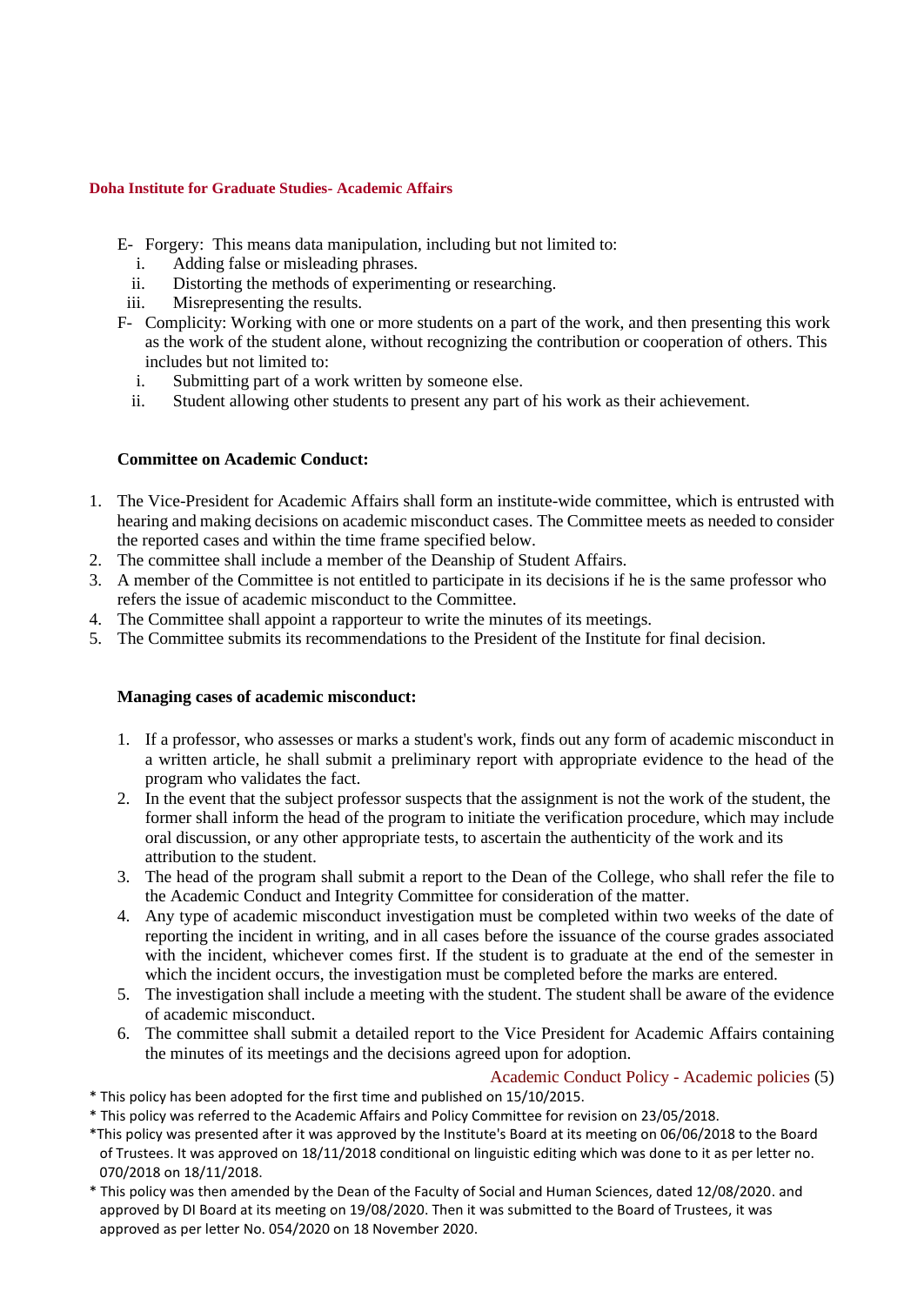- 7. The Vice President for Academic Affairs shall inform the Dean of the College of the Committee's decision to follow up on the procedures.
- 8. If, after investigation, it is found that there are no cases of academic misconduct against the student, none of the investigative documents shall be kept in the student's record.
- 9. If it is found after an investigation into an academic misconduct case that the student is involved: i. He shall not receive any marks in this assessment.
	- ii. If the student is to re-take the exam or resubmit the assessment, the maximum score he shall receive shall be the passing grade C.
	- iii. If a student is found to be involved in any case of academic misconduct in an M.A or Ph.D. thesis, he/she shall receive a FAIL Grade and shall be dismissed from the Institute.
	- iv. The student's other assessed work shall be re-considered to verify if there has been academic misconduct.
	- v. The case shall be filed in the student's record.
	- vi. The Dean shall send an alert to the student regarding this behavior and the consequences of any further misconduct.
- 10. Every student convicted more than once of academic misconduct shall be dismissed.
- 11. The student shall be granted the opportunity to petition in writing in any decision taken by the Academic Conduct and Integrity Commission, as stipulated in the petition policy adopted by the Institute.
- 12. Disregarding the suspicion of plagiarism or inaction in verifying them or being lenient in the imposition of penalties stipulated in this policy if proven shall be considered as violation of the duties of the faculty member. These cases shall be dealt with in accordance with the human resources policy, in particular Section 4.25 and Section 7.25.

| <b>Date</b> | <b>Change</b>                                                                                                                                                                                                                                                                                                                                                                          | Causes                                               |  |
|-------------|----------------------------------------------------------------------------------------------------------------------------------------------------------------------------------------------------------------------------------------------------------------------------------------------------------------------------------------------------------------------------------------|------------------------------------------------------|--|
| 12/08/2020  | Amendment of Article (3) under the "Academic Code"<br>of Conduct" in the Policy Statement to read:<br>"by following the methodology adopted by the<br>researcher strictly and transparently, and by stating<br>the results reached fairly and accurately"<br>Instead of the current text, which read as follows:<br>"using appropriate search methods and stating<br>accurate results" | to clarify that which is intended by the<br>Article. |  |

# **List of policy changes and their causes:**

| 12/08/2020 | Adding the following point under "Academic"             | To ensure that academic behavior in |
|------------|---------------------------------------------------------|-------------------------------------|
|            | Conduct Case Management" in the Policy Statement:       | distance education is controlled    |
|            | (2) In the event that the subject's professor suspects  |                                     |
|            | that the assignment is not the work of the student, the |                                     |
|            | former shall inform the head of the program to          |                                     |
|            | initiate the verification procedure, which may include  |                                     |

Academic Conduct Policy - Academic policies (6)

\* This policy has been adopted for the first time and published on 15/10/2015.

\* This policy was referred to the Academic Affairs and Policy Committee for revision on 23/05/2018.

- \*This policy was presented after it was approved by the Institute's Board at its meeting on 06/06/2018 to the Board of Trustees. It was approved on 18/11/2018 conditional on linguistic editing which was done to it as per letter no. 070/2018 on 18/11/2018.
- \* This policy was then amended by the Dean of the Faculty of Social and Human Sciences, dated 12/08/2020. and approved by DI Board at its meeting on 19/08/2020. Then it was submitted to the Board of Trustees, it was approved as per letter No. 054/2020 on 18 November 2020.